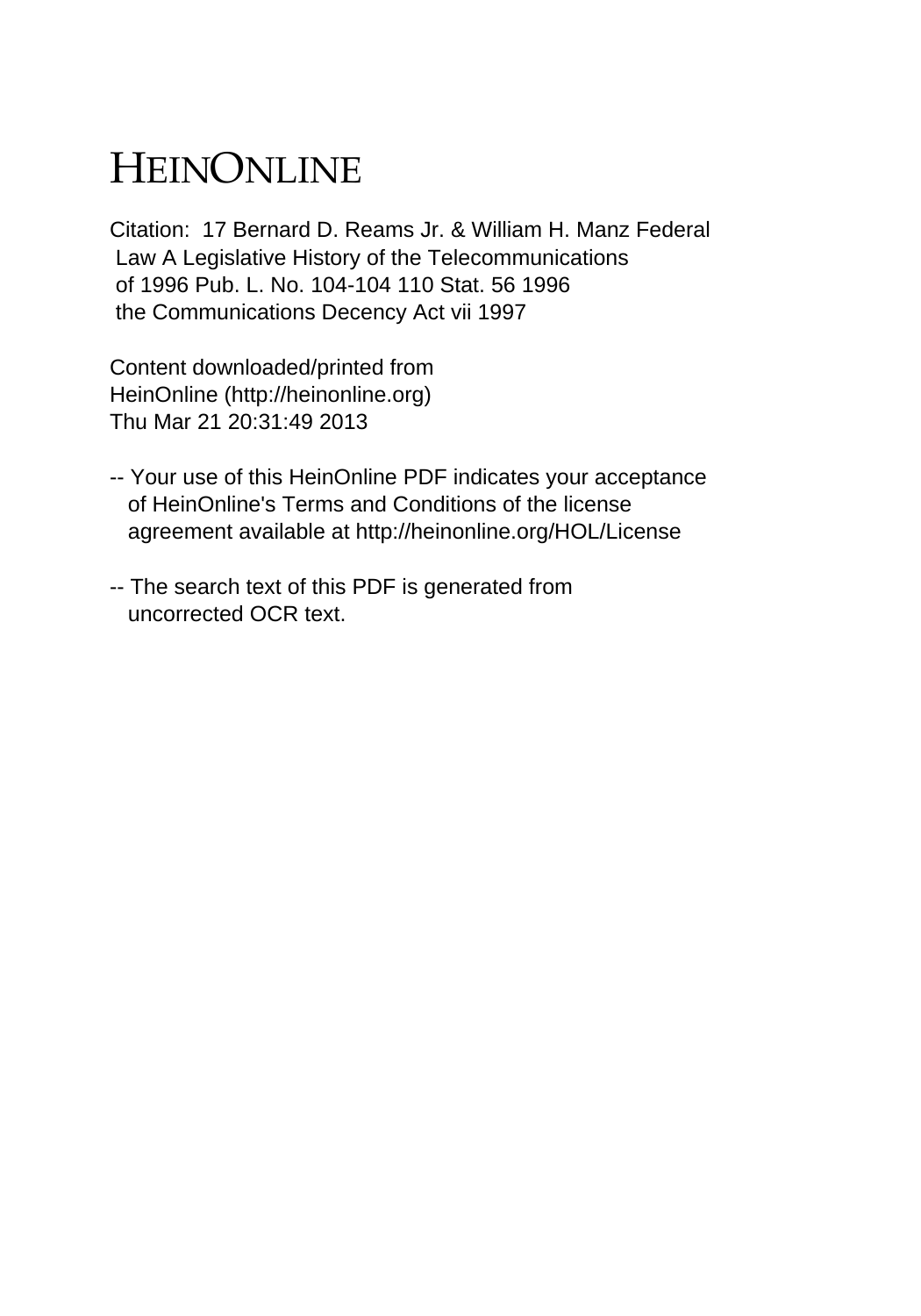### **TABLE OF DOCUMENTS**

#### **VOLUME 17**

#### **Section X: Past Hearings (Continued from Volume 16)**

**Doc. No. 186 -** Competition Policy in the Telecommunications Industry: A Comprehensive Approach (Parts **1,** 2, and **3)** - Hearings before the Subcommittee on Economic and Commercial Law of the Committee on the Judiciary, House of Representatives, **102d** Congress, **1st** and **2d** Sessions, Serial No. **60** (August **1, 1991,** February **19** and March **18, 1992).**

*For Master Table of Documents* of this set, please refer to *Volume 1.*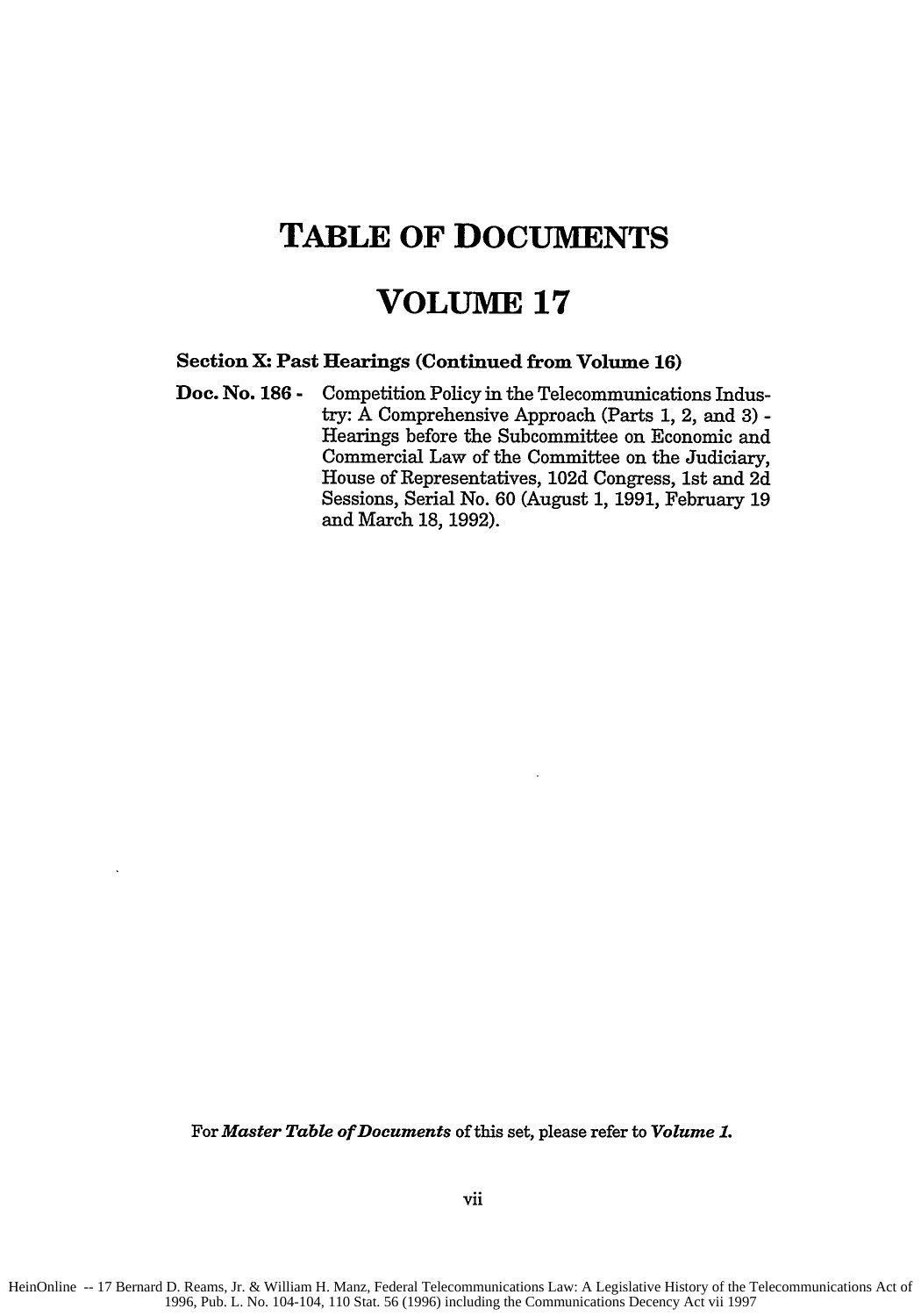HeinOnline -- 17 Bernard D. Reams, Jr. & William H. Manz, Federal Telecommunications Law: A Legislative History of the Telecommunications Act of 1996, Pub. L. No. 104-104, 110 Stat. 56 (1996) including the Communications Decency Act viii 1997

 $\ddot{\phantom{a}}$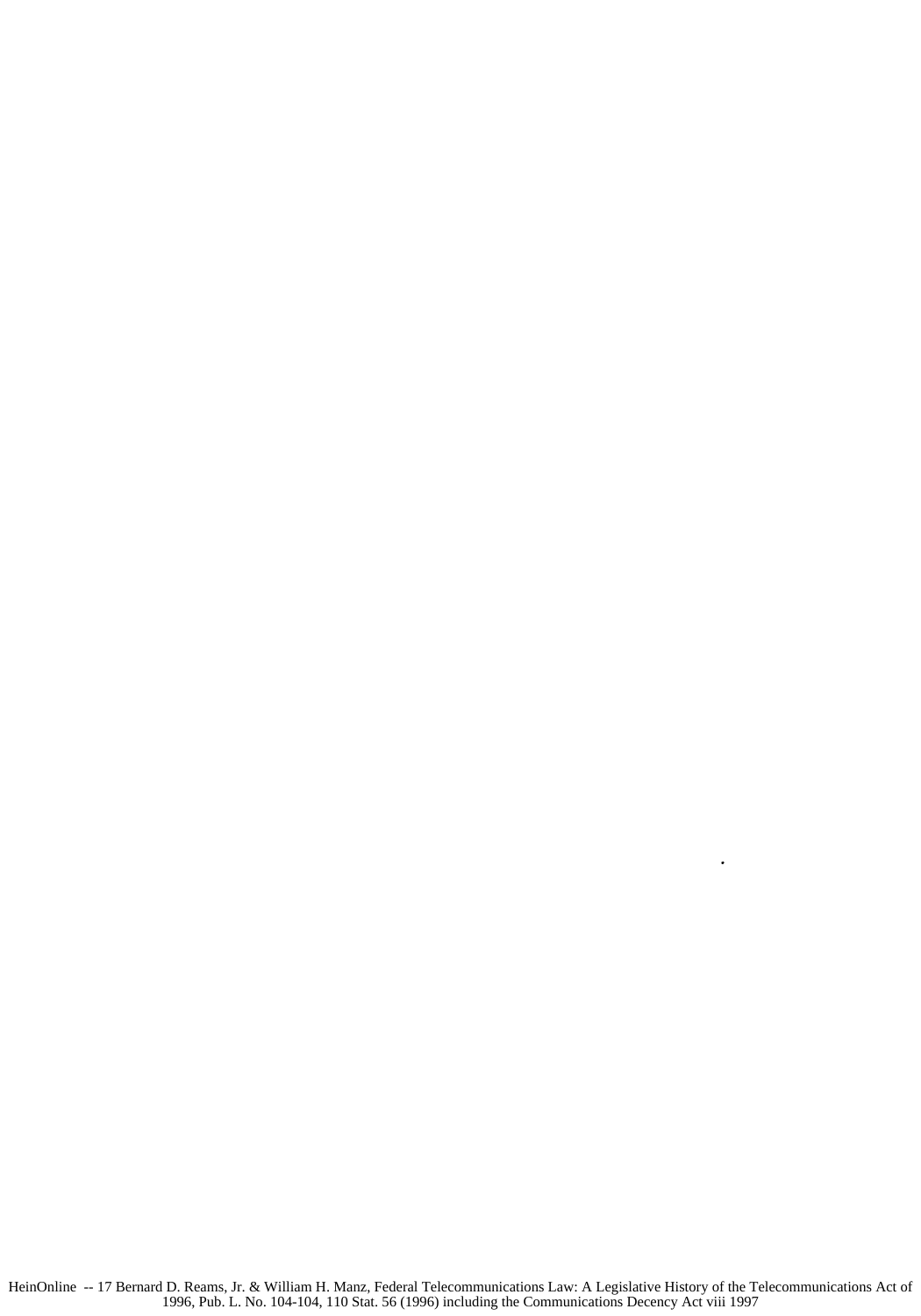## Document No. **186**

 $\ddot{\phantom{0}}$ 

 $\ddot{\phantom{a}}$